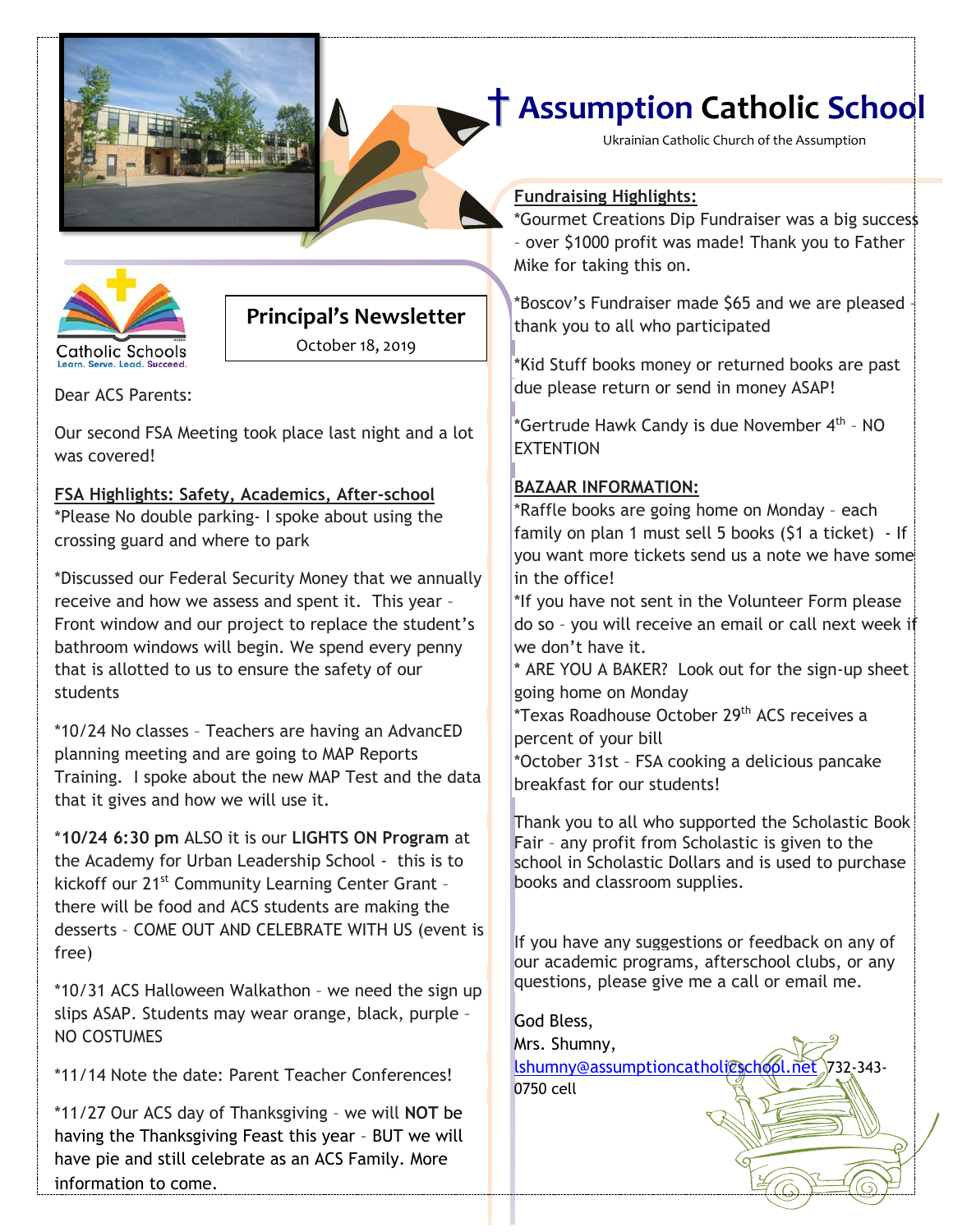

### **Dates to Remember:**



October 24th No Classes – Teacher Professional Development Day October 31st 12:30 Dismissal and walk a thon

## **From the Office:**

\*Ukrainian Dance sheets for grades PK to grade 2 due ASAP!

\*Halloween Notice – if you can help give the office a call

\*Lunch Bills for September is now past due.

\*Aftercare bills for September are past due.

### **\*KIDS OF ALL AGES INVITED! October 27 at noon!**

Assumption Catholic School Auditorium

Branch 135 of UNWLA is inviting you to join in the fun and play time of the chocolate party "Golden Ticket ", based on the novel and movie "Charlie and Chocolate factory". Come in for games, music, dancing, chocolate decorating experience, and much

### more…**The cost is \$25 per child**

The party is to benefit children's orphanages in Ukraine. For tickets and additional information please contact Olga 570-994-7414 or Mariana 908-494-0183

Come and win your GOLGEN TICKET!

# **FSA Corner:**

**1. KidStuff Books** – Payment or returned book PAST DUE

**2. Gertrude Hawk Candy** Orders Due: November 4th [www.Gertrudehawkfindraising.com](http://www.gertrudehawkfindraising.com/)  Group Code 121010, Group Name Ukrainian Assumption Catholic School

Lastly, if you can donate any new items for our auction, please send them in. The Christmas Bazaar is our annual BIGGEST fundraiser and we could use some help! Thank you!

## **Church Corner:**

### **Ukrainian Catholic Church of the Assumption of the Blessed Virgin Mary**

DIVINE LITURGIES FOR THIS WEEK: 684 Alta Vista Place, Perth Amboy If you do not have a Parish please join us: Saturday, October 19, 2019 5:00 pm – Liturgy Sunday, October 20, 2019 9:00 am – Liturgy 11:30am Saturday, October 26, 2019 5:00 pm – Liturgy Sunday, October 27, 2019 9:00 am – Liturgy 11:30am

**Is your child Catholic, in grades 3-8 (2nd grade is prepared in regular Religion class) and baptized and interested in receiving First Holy Communion in May.**